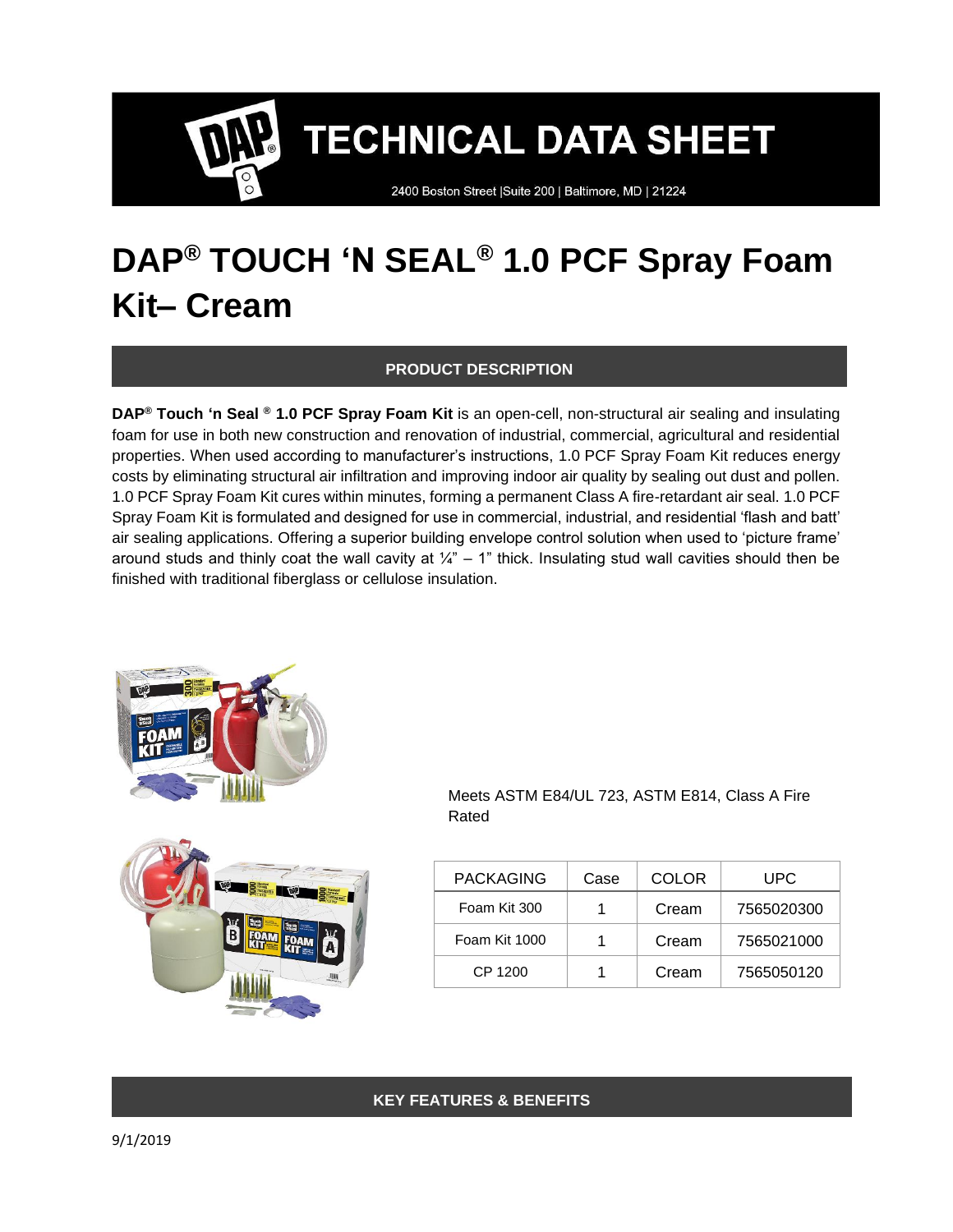2400 Boston Street | Suite 200 | Baltimore, MD | 21224

- Can be used to repair low density spray polyurethane foam
- Reduces sound transmission, creating quiet spaces
- ASTM E-84 Class A Fire Resistance
- Permanently air seals the building envelope; does not shrink or settle like cellulose
- Reduces energy loss
- Reduces use of fossil fuels and improves air quality
- Compatible with all fiber insulation systems
- No ozone depleting chemicals or formaldehyde
- Expands to fill smallest to largest gaps, cracks, and holes, reducing air exchanges
- Allows for down-sized HVAC systems; uses less energy, fewer cycling, provides a more consistent comfort level.
- No expensive maintenance
- Prevents dust and pollen infiltration

# **SUGGESTED USES**

## **USE TO FILL AND SEAL:**

- Stud cavities
- Rim joists
- **Attics**
- Crawlspaces
- **Basements**
- **Foundation walls**

# **FOR BEST RESULTS**

- Apply in temperatures between 60°F- 90°F (16°C 32°C)
- Chemical contents must be between  $70^{\circ}F 90^{\circ}F (21^{\circ}C 32^{\circ}C)$ before dispensing
- Surface must be clean, dry, and free of all foreign material for adhesion

# **APPLICATION**

**DIRECTIONS: Important – read all directions and cautions before use. Always wear gloves, eye protection and work clothes. Use drop cloths. Always refer to local building codes prior to use. CYLINDER MAY BURST IF LEFT IN HOT VEHICLE, EXPOSED TO DIRECT SUNLIGHT OR**  TEMPERATURES ABOVE 120<sup>°</sup>F (49<sup>°</sup>C).

**Preparation / Application:** Please refer to Operating Instructions found inside the product packaging or call Customer Service at 888-DAP-TIPS. To promote adhesion, surface must be clean, dry, and free of all foreign material.

9/1/2019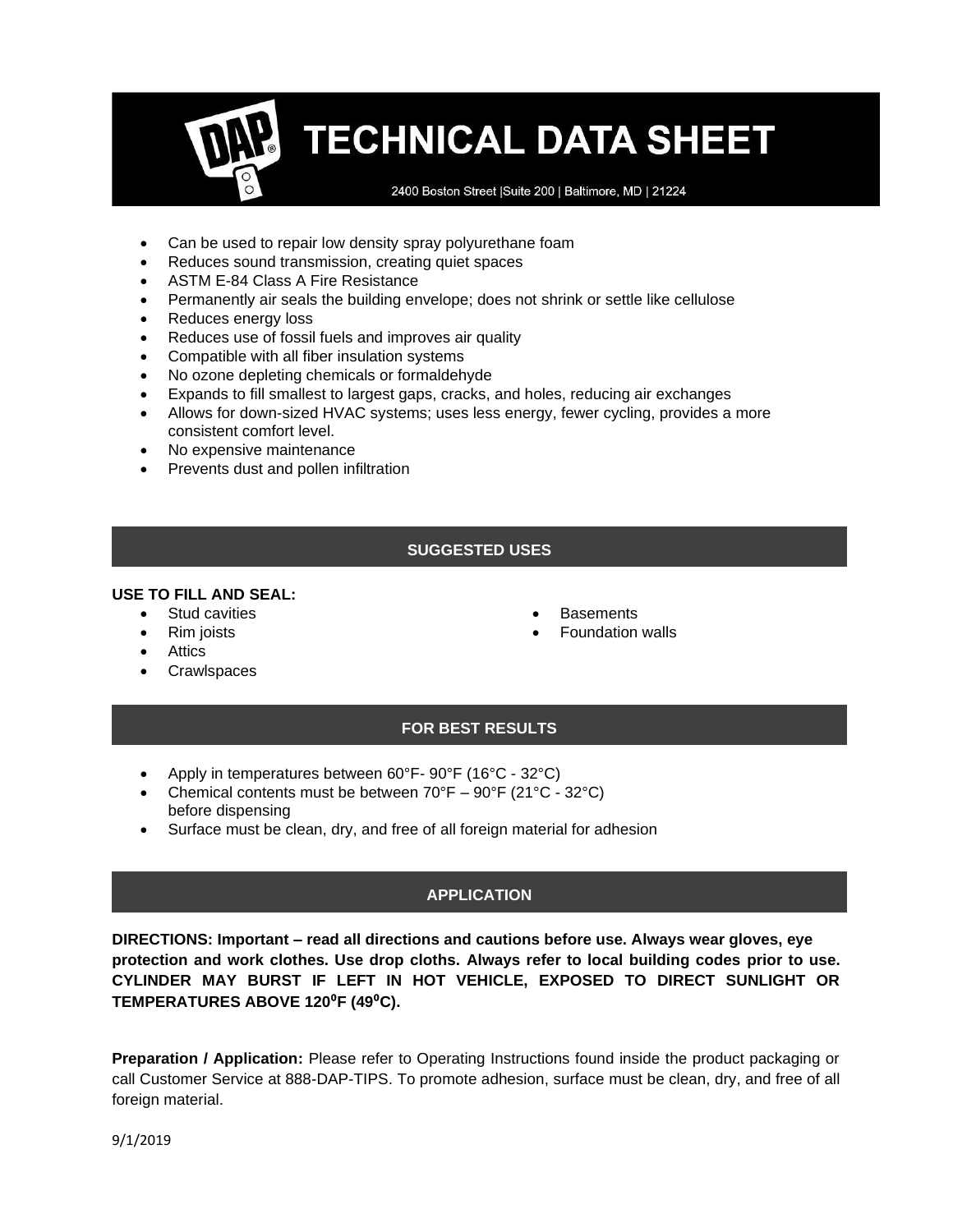2400 Boston Street | Suite 200 | Baltimore, MD | 21224

**Clean-up:** If wet foam contacts skin, clean immediately with a dry rag – do not use water – water accelerates curing. Cured foam must be removed mechanically from surfaces. Uncured foam can be cleaned from most surfaces with Foam Cleaner or acetone. If foam dries on skin, apply generous amounts of petroleum jelly, put on plastic gloves and wait 1 hour. With a clean cloth, firmly wipe off residue and repeat process if necessary. DO NOT use acetone or other solvents to remove product from skin.

**Storage & Disposal.** Keep container tightly closed in a cool, well-ventilated area. Store upright below 90° F (33°C). Do not expose containers to conditions that may damage, puncture, or burst the containers. Dispose of leftover material / containers in accordance with Federal, state, and local regulations. See SDS for more information.

| <b>TYPICAL PHYSICAL &amp; CHEMICAL PROPERTIES</b>                                                |                                                                                                             |  |  |
|--------------------------------------------------------------------------------------------------|-------------------------------------------------------------------------------------------------------------|--|--|
| <b>Shelf Life</b>                                                                                | 1 year; unopened container                                                                                  |  |  |
| Theoretical Yield*<br>Foam Kit 300<br>Foam Kit 1000<br>CP1200                                    | 300 board feet (27.8m2 @ 25mm)<br>1000 board feet (92.9m2 @<br>25mm)<br>1200 board feet (111.5m2 @<br>25mm) |  |  |
| <b>Tack Free Time</b>                                                                            | $30 - 60$ seconds                                                                                           |  |  |
| <b>Fully Cured</b>                                                                               | Approx. 1 hour                                                                                              |  |  |
| Cuttable                                                                                         | 2-5 minutes                                                                                                 |  |  |
| <b>ASTM G21 Fungi Resistance</b>                                                                 | Does not support growth                                                                                     |  |  |
| ASTM E84 Surface Burning Characteristics @ 2" (51mm)<br><b>Flame Spread</b><br>Smoke Development | 10<br>250                                                                                                   |  |  |
| <b>ASTM E-90 Sound Transmission Class</b>                                                        | 33 @ 1-1/2" (38mm)                                                                                          |  |  |
| <b>ASTM E-96 Water Vapor Transmission</b>                                                        | 5.4 perms @ 1" (25mm)                                                                                       |  |  |
| ASTM E-283 Air Leakage<br>1.57 psi (25 mpf)<br>6.24 psf (50 mpf)                                 | $0.003$ cfm/sq ft<br>$0.008$ cfm/sq ft                                                                      |  |  |
| <b>ASTM C423 Noise Transmission Coefficient</b>                                                  | .35                                                                                                         |  |  |
| ASTM C518 R-Value - Initial / Aged                                                               | 4.96 / 4.1 / in. (25mm)                                                                                     |  |  |
| ASTM D-1622 Density (Core)                                                                       | 1.0-1.25 pcf/16.0 - 20.0 kg/m3                                                                              |  |  |
| <b>ASTM D2856 Closed Cell Content</b>                                                            | < 10%                                                                                                       |  |  |
| ASTM D6226 Open Cell Content                                                                     | $>90\%$                                                                                                     |  |  |
| International Residential Code                                                                   | Compliant                                                                                                   |  |  |
| California Bureau of Home Furnishings and Insulation                                             | Listed                                                                                                      |  |  |
| CSI Masterformat®** Categorization                                                               | Thermal Protection 07 21 19<br>Sprayed in Place Insulation 07 21<br>29<br>Acoustical Insulation 09 81 00    |  |  |